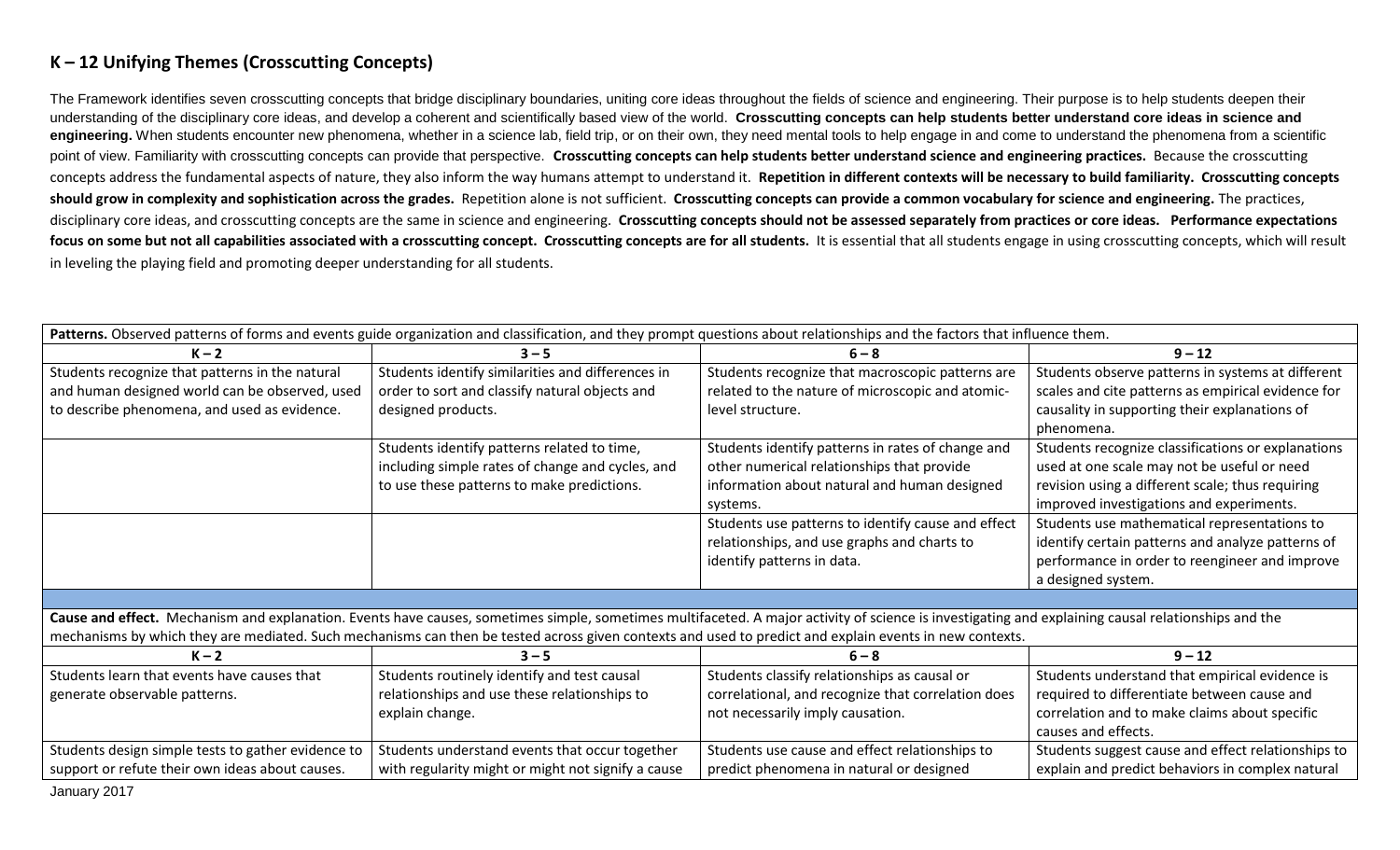|                                                      | and effect relationship.                                                                                                                                                                                      | systems.                                          | and designed systems.                                  |
|------------------------------------------------------|---------------------------------------------------------------------------------------------------------------------------------------------------------------------------------------------------------------|---------------------------------------------------|--------------------------------------------------------|
|                                                      |                                                                                                                                                                                                               | Students understand that phenomena may have       | Students propose causal relationships by               |
|                                                      |                                                                                                                                                                                                               | more than one cause, and some cause and effect    | examining what is known about smaller scale            |
|                                                      |                                                                                                                                                                                                               | relationships in systems can only be described    | mechanisms within the system.                          |
|                                                      |                                                                                                                                                                                                               | using probability.                                |                                                        |
|                                                      |                                                                                                                                                                                                               |                                                   | Students recognize changes in systems may have         |
|                                                      |                                                                                                                                                                                                               |                                                   | various causes that may not have equal effects.        |
|                                                      |                                                                                                                                                                                                               |                                                   |                                                        |
| quantity affect a system's structure or performance. | Scale, proportion, and quantity. In considering phenomena, it is critical to recognize what is relevant at different measures of size, time, and energy and to recognize how changes in scale, proportion, or |                                                   |                                                        |
| $K - 2$                                              | $3 - 5$                                                                                                                                                                                                       | $6 - 8$                                           | $9 - 12$                                               |
| Students use relative scales (e.g., bigger and       | Students recognize natural objects and observable                                                                                                                                                             | Students observe time, space, and energy          | Students understand the significance of a              |
| smaller; hotter and colder; faster and slower) to    | phenomena exist from the very small to the                                                                                                                                                                    | phenomena at various scales using models to       | phenomenon is dependent on the scale,                  |
| describe objects.                                    | immensely large.                                                                                                                                                                                              | study systems that are too large or too small.    | proportion, and quantity at which it occurs.           |
| Students use standard units to measure length.       | Students use standard units to measure and                                                                                                                                                                    | Students understand phenomena observed at one     | Students recognize patterns observable at one          |
|                                                      | describe physical quantities such as weight, time,                                                                                                                                                            | scale may not be observable at another scale, and | scale may not be observable or exist at other          |
|                                                      | temperature, and volume.                                                                                                                                                                                      | the function of natural and designed systems may  | scales, and some systems can only be studied           |
|                                                      |                                                                                                                                                                                                               | change with scale.                                | indirectly as they are too small, too large, too fast, |
|                                                      |                                                                                                                                                                                                               |                                                   | or too slow to observe directly.                       |
|                                                      |                                                                                                                                                                                                               | Students use proportional relationships (e.g.,    | Students use orders of magnitude to understand         |
|                                                      |                                                                                                                                                                                                               | speed as the ratio of distance traveled to time   | how a model at one scale relates to a model at         |
|                                                      |                                                                                                                                                                                                               | taken) to gather information about the magnitude  | another scale.                                         |
|                                                      |                                                                                                                                                                                                               | of properties and processes.                      |                                                        |
|                                                      |                                                                                                                                                                                                               | Students represent scientific relationships       | Students use algebraic thinking to examine             |
|                                                      |                                                                                                                                                                                                               | through the use of algebraic expressions and      | scientific data and predict the effect of a change     |
|                                                      |                                                                                                                                                                                                               | equations.                                        | in one variable on another (e.g., linear growth vs.    |
|                                                      |                                                                                                                                                                                                               |                                                   | exponential growth).                                   |
|                                                      |                                                                                                                                                                                                               |                                                   |                                                        |
|                                                      | Scale, proportion, and quantity. In considering phenomena, it is critical to recognize what is relevant at different measures of size, time, and energy and to recognize how changes in scale, proportion, or |                                                   |                                                        |
| quantity affect a system's structure or performance. |                                                                                                                                                                                                               |                                                   |                                                        |
| $K - 2$                                              | $3 - 5$                                                                                                                                                                                                       | $6 - 8$                                           | $9 - 12$                                               |
| Students use relative scales (e.g., bigger and       | Students recognize natural objects and observable                                                                                                                                                             | Students observe time, space, and energy          | Students understand the significance of a              |
| smaller; hotter and colder; faster and slower) to    | phenomena exist from the very small to the                                                                                                                                                                    | phenomena at various scales using models to       | phenomenon is dependent on the scale,                  |
| describe objects.                                    | immensely large.                                                                                                                                                                                              | study systems that are too large or too small.    | proportion, and quantity at which it occurs.           |
| Students use standard units to measure length.       | Students use standard units to measure and                                                                                                                                                                    | Students understand phenomena observed at one     | Students recognize patterns observable at one          |
|                                                      | describe physical quantities such as weight, time,                                                                                                                                                            | scale may not be observable at another scale, and | scale may not be observable or exist at other          |
|                                                      | temperature, and volume.                                                                                                                                                                                      | the function of natural and designed systems may  | scales, and some systems can only be studied           |
|                                                      |                                                                                                                                                                                                               | change with scale.                                | indirectly as they are too small, too large, too fast, |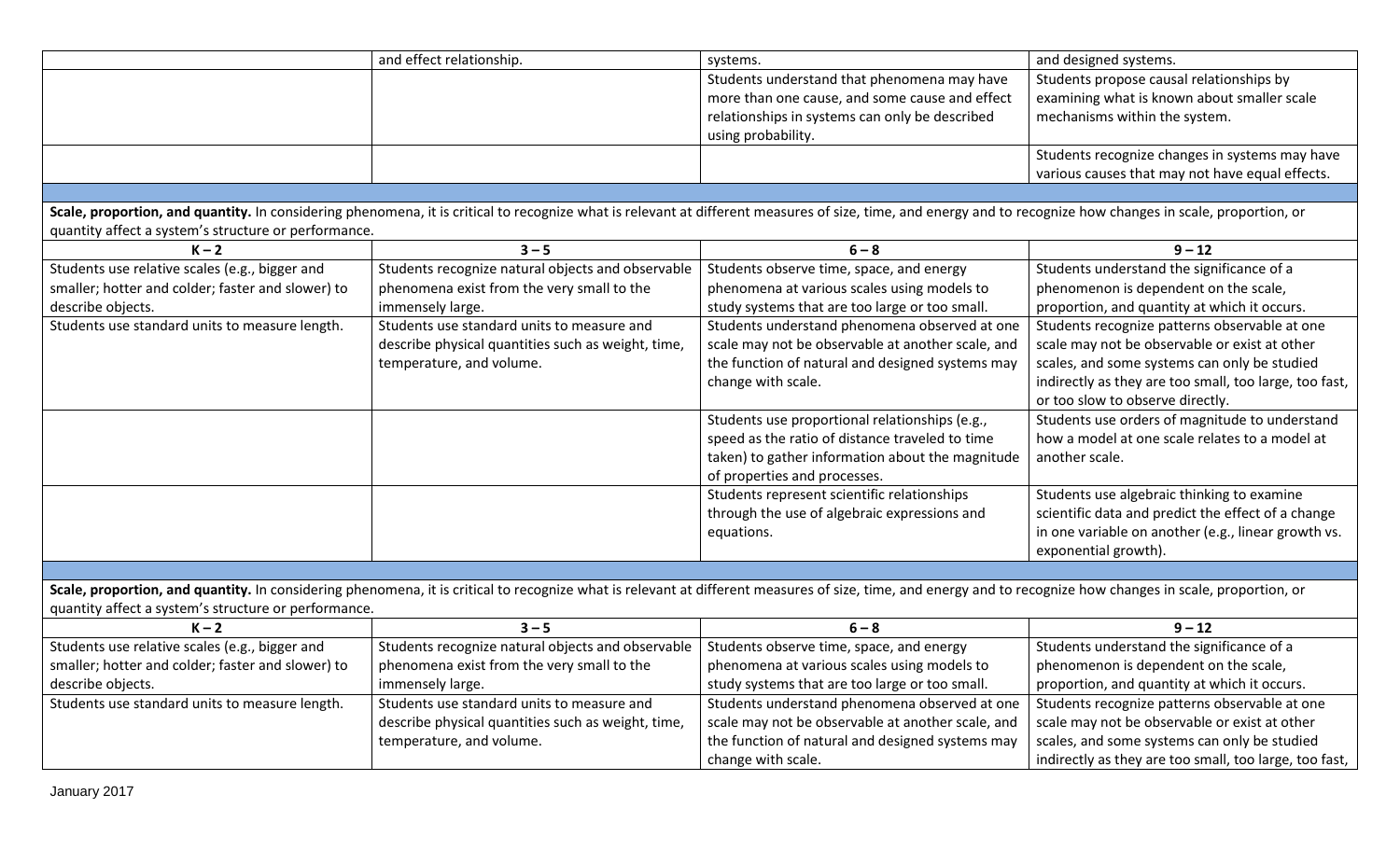|                                                   |                                                   |                                                                                                                                                                                                        | or too slow to observe directly.                    |
|---------------------------------------------------|---------------------------------------------------|--------------------------------------------------------------------------------------------------------------------------------------------------------------------------------------------------------|-----------------------------------------------------|
|                                                   |                                                   | Students use proportional relationships (e.g.,                                                                                                                                                         | Students use orders of magnitude to understand      |
|                                                   |                                                   | speed as the ratio of distance traveled to time                                                                                                                                                        | how a model at one scale relates to a model at      |
|                                                   |                                                   | taken) to gather information about the magnitude                                                                                                                                                       | another scale.                                      |
|                                                   |                                                   | of properties and processes.                                                                                                                                                                           |                                                     |
|                                                   |                                                   | Students represent scientific relationships                                                                                                                                                            | Students use algebraic thinking to examine          |
|                                                   |                                                   | through the use of algebraic expressions and                                                                                                                                                           | scientific data and predict the effect of a change  |
|                                                   |                                                   | equations.                                                                                                                                                                                             | in one variable on another (e.g., linear growth vs. |
|                                                   |                                                   |                                                                                                                                                                                                        | exponential growth).                                |
|                                                   |                                                   |                                                                                                                                                                                                        |                                                     |
|                                                   |                                                   | Systems and system models. Defining the system under study-specifying its boundaries and making explicit a model of that system-provides tools for understanding and testing ideas that are applicable |                                                     |
| throughout science and engineering.               |                                                   |                                                                                                                                                                                                        |                                                     |
| $K - 2$                                           | $3 - 5$                                           | $6 - 8$                                                                                                                                                                                                | $9 - 12$                                            |
| Students understand objects and organisms can     | Students understand that a system is a group of   | Students can understand that systems may                                                                                                                                                               | Students can investigate or analyze a system by     |
| be described in terms of their parts; and systems | related parts that make up a whole and can carry  | interact with other systems; they may have sub-                                                                                                                                                        | defining its boundaries and initial conditions, as  |
| in the natural and designed world have parts that | out functions its individual parts cannot.        | systems and be a part of larger complex systems.                                                                                                                                                       | well as its inputs and outputs.                     |
| work together.                                    |                                                   |                                                                                                                                                                                                        |                                                     |
|                                                   | Students can describe a system in terms of its    | Students can use models to represent systems                                                                                                                                                           | Students can use models (e.g., physical,            |
|                                                   | components and their interactions.                | and their interactions-such as inputs, processes                                                                                                                                                       | mathematical, computer models) to simulate the      |
|                                                   |                                                   | and outputs-and energy, matter, and                                                                                                                                                                    | flow of energy, matter, and interactions within     |
|                                                   |                                                   | information flows within systems.                                                                                                                                                                      | and between systems at different scales.            |
|                                                   |                                                   | Students can learn that models are limited in that                                                                                                                                                     | Students can use models and simulations to          |
|                                                   |                                                   | they only represent certain aspects of the system                                                                                                                                                      | predict the behavior of a system, and recognize     |
|                                                   |                                                   | under study.                                                                                                                                                                                           | that these predictions have limited precision and   |
|                                                   |                                                   |                                                                                                                                                                                                        | reliability due to the assumptions and              |
|                                                   |                                                   |                                                                                                                                                                                                        | approximations inherent in the models.              |
|                                                   |                                                   |                                                                                                                                                                                                        | Students can design systems to do specific tasks.   |
|                                                   |                                                   |                                                                                                                                                                                                        |                                                     |
|                                                   |                                                   | Energy and matter. Flows, cycles, and conservation. Tracking fluxes of energy and matter into, out of, and within systems helps one understand the systems' possibilities and limitations.             |                                                     |
| $K - 2$                                           | $3 - 5$                                           | $6 - 8$                                                                                                                                                                                                | $9 - 12$                                            |
| Students observe the shape and stability of       | Students learn matter is made of particles and    | Students learn matter is conserved because atoms                                                                                                                                                       | Students learn that the total amount of energy      |
| structures of natural and designed objects are    | energy can be transferred in various ways and     | are conserved in physical and chemical processes.                                                                                                                                                      | and matter in closed systems is conserved           |
| related to their function(s).                     | between objects.                                  |                                                                                                                                                                                                        |                                                     |
|                                                   | Students observe the conservation of matter by    | Students learn within a natural or designed                                                                                                                                                            | Students can describe changes of energy and         |
|                                                   | tracking matter flows and cycles before and after | system, the transfer of energy drives the motion                                                                                                                                                       | matter in a system in terms of energy and matter    |
|                                                   | processes and recognizing the total weight of     | and/or cycling of matter.                                                                                                                                                                              | flows into, out of, and within that system.         |
|                                                   | substances does not change.                       |                                                                                                                                                                                                        |                                                     |
|                                                   |                                                   | Energy may take different forms (e.g. energy in                                                                                                                                                        | Students learn that energy cannot be created or     |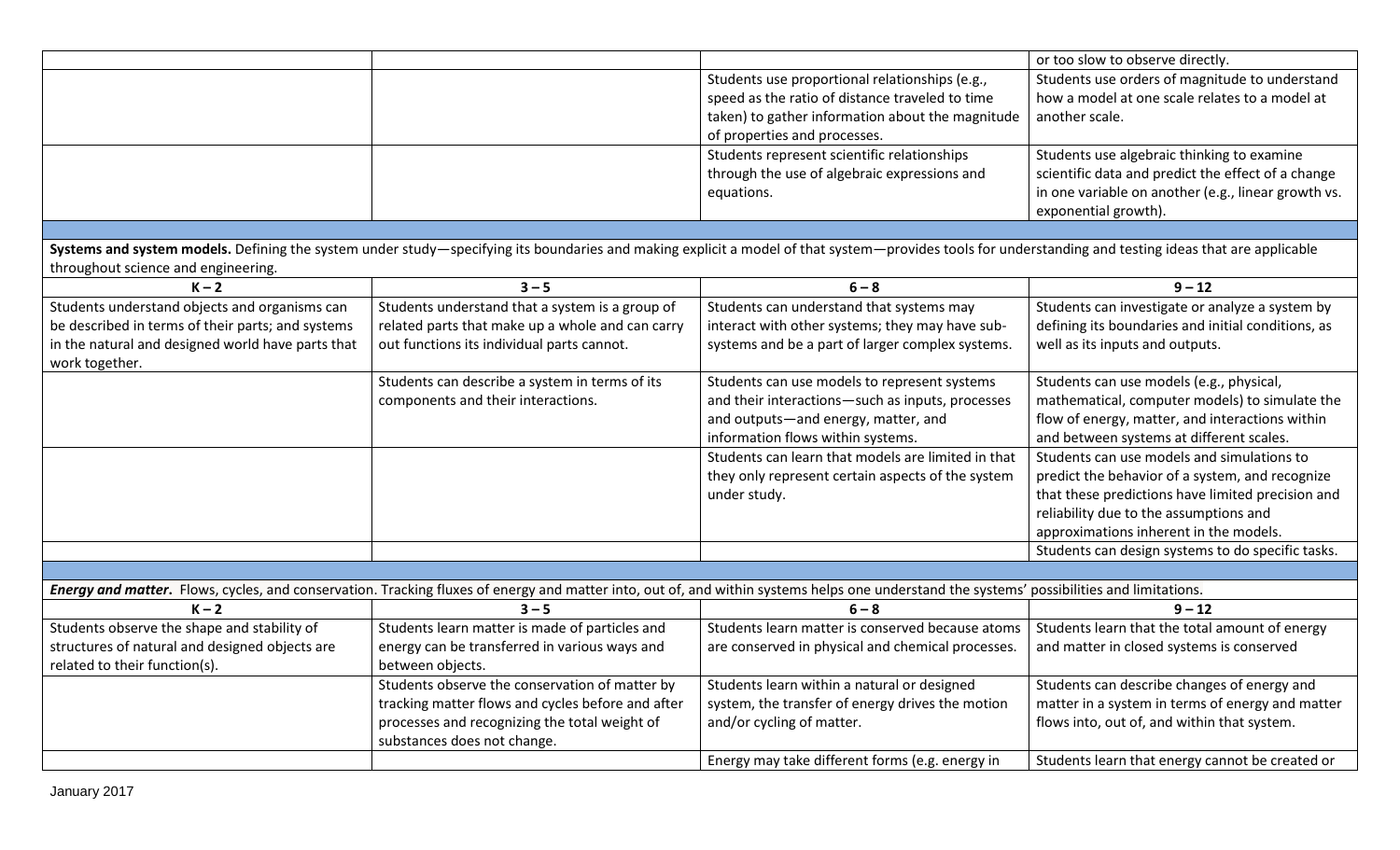|                                                                                                                      |                                                                                                                                                   | fields, thermal energy, energy of motion).                                                                                                                                                                                                                      | destroyed. It only moves between one place and<br>another place, between objects and/or fields, or<br>between systems.                                                                                                                      |
|----------------------------------------------------------------------------------------------------------------------|---------------------------------------------------------------------------------------------------------------------------------------------------|-----------------------------------------------------------------------------------------------------------------------------------------------------------------------------------------------------------------------------------------------------------------|---------------------------------------------------------------------------------------------------------------------------------------------------------------------------------------------------------------------------------------------|
|                                                                                                                      |                                                                                                                                                   | The transfer of energy can be tracked as energy<br>flows through a designed or natural system.                                                                                                                                                                  | Students understand energy drives the cycling of<br>matter within and between systems.                                                                                                                                                      |
|                                                                                                                      |                                                                                                                                                   |                                                                                                                                                                                                                                                                 | Students understand in nuclear processes, atoms<br>are not conserved, but the total number of<br>protons plus neutrons is conserved.                                                                                                        |
|                                                                                                                      | Structure and function. The way in which an object or living thing is shaped and its substructure determine many of its properties and functions. |                                                                                                                                                                                                                                                                 |                                                                                                                                                                                                                                             |
| $K - 2$                                                                                                              | $3 - 5$                                                                                                                                           | $6 - 8$                                                                                                                                                                                                                                                         | $9 - 12$                                                                                                                                                                                                                                    |
| Students observe the shape and stability of                                                                          | Students learn different materials have different                                                                                                 | Students model complex and microscopic                                                                                                                                                                                                                          | Students investigate systems by examining the                                                                                                                                                                                               |
| structures of natural and designed objects are                                                                       | substructures, which can sometimes be observed;                                                                                                   | structures and systems and visualize how their                                                                                                                                                                                                                  | properties of different materials, the structures of                                                                                                                                                                                        |
| related to their function(s).                                                                                        | and substructures have shapes and parts that<br>serve functions.                                                                                  | function depends on the shapes, composition, and<br>relationships among its parts.                                                                                                                                                                              | different components, and their interconnections<br>to reveal the system's function and/or solve a<br>problem.                                                                                                                              |
|                                                                                                                      |                                                                                                                                                   | Students analyze many complex natural and<br>designed structures and systems to determine<br>how they function.                                                                                                                                                 | Students infer the functions and properties of<br>natural and designed objects and systems from<br>their overall structure, the way their components<br>are shaped and used, and the molecular<br>substructures of their various materials. |
|                                                                                                                      |                                                                                                                                                   | Students design structures to serve particular<br>functions by taking into account properties of<br>different materials, and how materials can be<br>shaped and used.                                                                                           |                                                                                                                                                                                                                                             |
|                                                                                                                      |                                                                                                                                                   |                                                                                                                                                                                                                                                                 |                                                                                                                                                                                                                                             |
|                                                                                                                      |                                                                                                                                                   | Stability and change. For natural and built systems alike, conditions of stability and determinants of rates of change or evolution of a system are critical elements of study.                                                                                 |                                                                                                                                                                                                                                             |
| $K - 2$                                                                                                              | $3 - 5$                                                                                                                                           | $6 - 8$                                                                                                                                                                                                                                                         | $9 - 12$                                                                                                                                                                                                                                    |
| Students observe some things stay the same while<br>other things change, and things may change<br>slowly or rapidly. | Students measure change in terms of differences<br>over time, and observe that change may occur at<br>different rates.                            | Students explain stability and change in natural or<br>designed systems by examining changes over<br>time, and considering forces at different scales,<br>including the atomic scale.                                                                           | Students understand much of science deals with<br>constructing explanations of how things change<br>and how they remain stable.                                                                                                             |
|                                                                                                                      | Students learn some systems appear stable, but<br>over long periods of time they will eventually<br>change.                                       | Students learn changes in one part of a system<br>might cause large changes in another part,<br>systems in<br>dynamic equilibrium are stable due to a balance<br>of feedback mechanisms, and stability might be<br>disturbed by either sudden events or gradual | Students quantify and model changes in systems<br>over very short or very long periods of time.                                                                                                                                             |